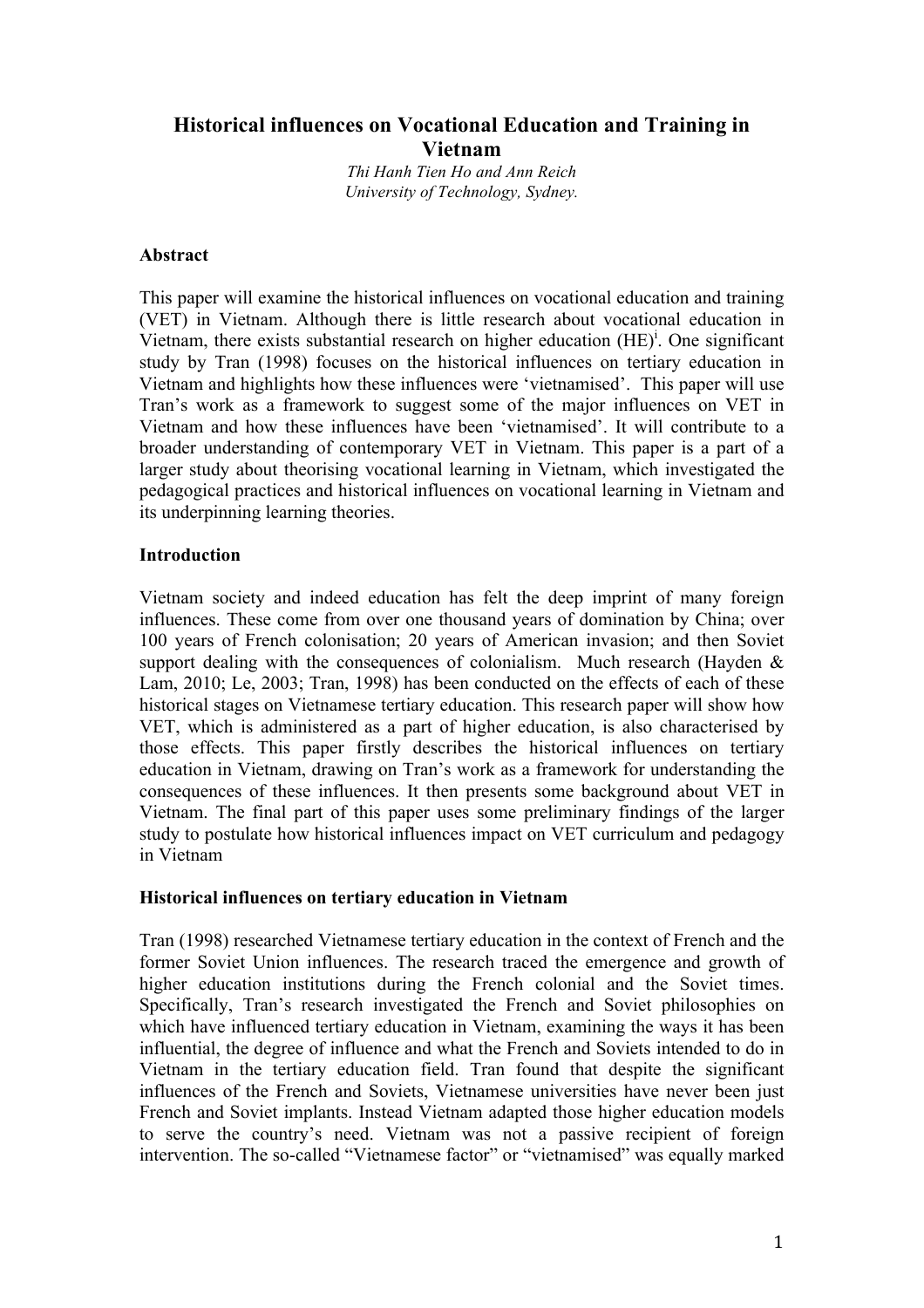during the French and Soviet periods of colonisation. The influences on tertiary education in Vietnam are outlined below.

# *Chinese Influences*

Welch (2010) stated that Confucianism has long exercised a significant influence on Vietnamese society, in terms of social structure and learning. In fact, Confucianism has existed in Vietnam from the eleventh century until the late nineteenth century during the period of the Chinese domination. It is seen as the foundation of Vietnam's education system (Dang, 2009). Under this strong influence, Confucianism played an active and crucial role in the development of Vietnam's educational system (P. M. Nguyen, Terlouw, & Pilot, 2005). However, this ideology and its values have been adapted and modified, resulting in the 'vietnamisation' of Confucianism, which highly valued education and intellectuals (Dang, 2009). This ideology is also reflected in the temple of literature in Vietnam, which is known as the first university, the "Quốc Tử Giám" (Imperial Academy). It was established in 1076 within the temple to educate Vietnam's bureaucrats, nobles, royalty and other members of the elite. For many centuries it was the principal centre of learning, dedicated to Confucius (P. M. Nguyen, et al., 2005). Additionally, despite the domination of the Chinese imperial regime in Vietnam, its education system has always had its own typical features such as its own unique system of Vietnamese characters developed based on the Chinese language (Dang, 2009; Tran, 1998; Welch, 2010).

The objective of Confucianism is to train learners to be good 'gentlemen' with characteristics such as family loyalty, ancestor worship, and respect of elders. Education is just for a small group of people. The training purpose is to enable students to be successful in examinations. This has had an extensive influence on Vietnamese tertiary education from its teaching content to methodology and assessment (Tran, 1998). The main learning method is learning all the Deity's sayings by heart. Learners achieve their knowledge passively (Nguyen, et al., 2005; Tran, 2012). Students must spend much time reciting and memorising texts and poems; and are not encouraged to have critical thinking or analysis. Gradually, rote-learning and memorisation constituted the learning method in Vietnamese education (Tran, 1998). This learning method is still applied in Vietnamese universities nowadays. In addition, Holliday (1994) found that the teacher in Asian culture is considered the "fount of knowledge, which is delivered without any concession to students", and students must "struggle to attain" the knowledge delivered by the teacher (p. 59). It is a popular comment that Asian students believe that learning is simply memorisation of knowledge in books or provided by teachers in class (Kennedy 2002 cited in Tran, 2012).

# *French Influences*

Vietnam did not come under Western influence until the French colonisation in 1858. French education policy also took effect at that time. Nevertheless, at this initial stage, more attention was paid to the military and the colonial government seemed to neglect higher education (Tran, 1998). As Vallely and Wilkinson (2008) stated, as a consequence of the little investment by the French in higher education, "Vietnam missed the wave of institutional innovation in tertiary education that swept across much of Asia during the early  $20<sup>th</sup>$  century, when many of the region's leading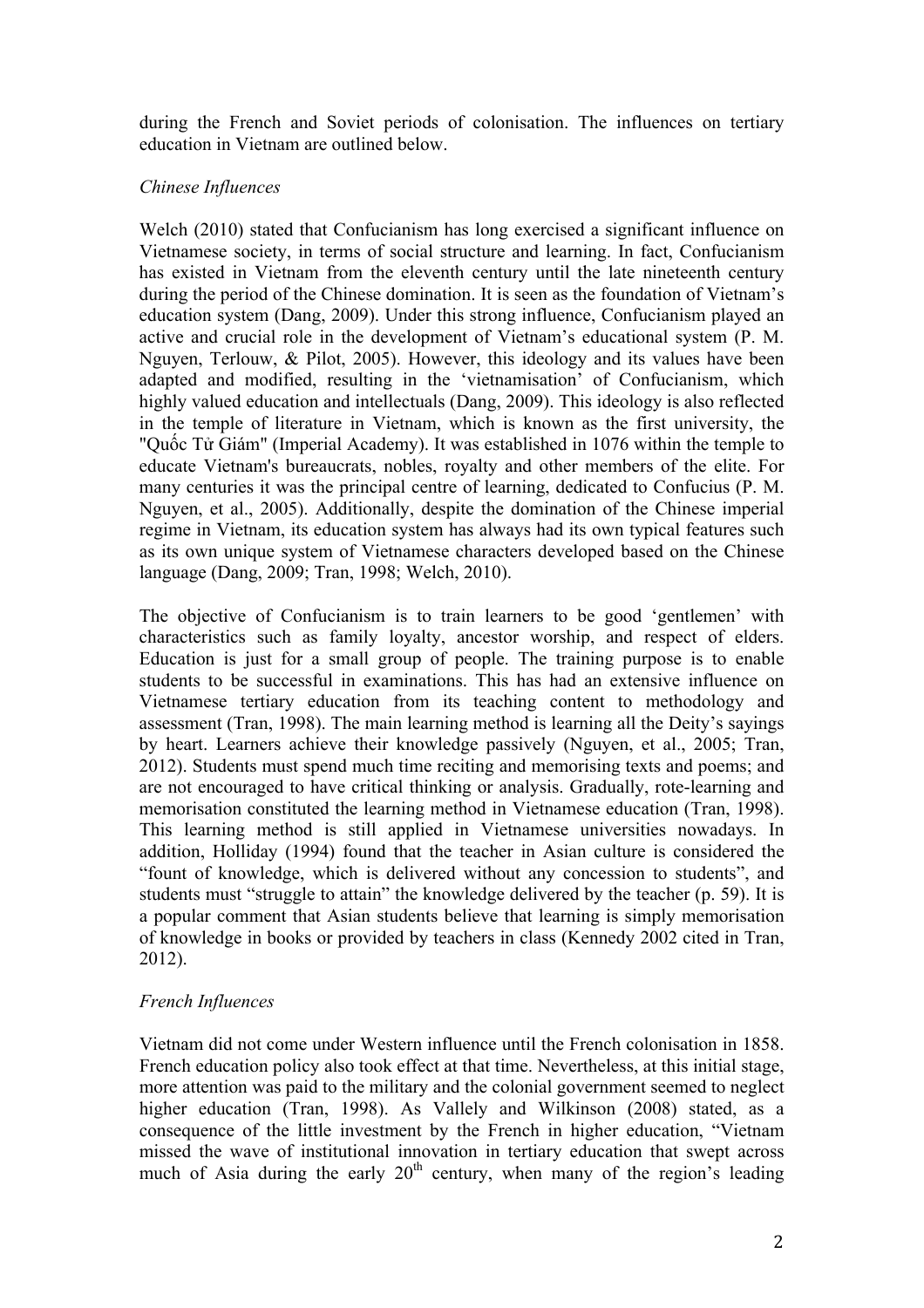institutions of higher learning were established" (p3). It resulted in Vietnam having a very weak institutional foundation on which to set up its own quality tertiary education system after independence (Vallely & Wilkinson, 2008). Until the twentieth century when the French army controlled the whole country, higher education was given priority consideration by the colonial government. The French education policy aimed to shape the minds of Vietnamese people and disseminate French values. They used education institutions as a vehicle to influence the local people and dismiss the anti-French movement. As Dang (2009) claimed, the education system in Vietnam, especially at the tertiary education level was still heavily based on French programs and content until 1954. Tertiary education at this time focused on teacher training, medicine, pharmacy and the sciences. Curricula were translated from French materials and adapted to the local situation (Dang, 2009).

In terms of governance, the French decided to get rid of traditional education and replace it with a government-controlled school system because it did not teach students the technical and specialised skills that the French needed. The government established the Department of Public Education and Department of Higher Education in 1917, which made all related decisions such as the curriculum, staff, school management. This gave the government a means for controlling the colonial education. It can be seen that Vietnamese tertiary education nowadays has some similarities to France's tertiary education system that has been known for its central management (Tran, 1998).

In regards to teaching and learning, French was used as the instructional language in schools. Most of the teachers were French and Vietnamese teachers only worked as assistants in some subjects such as Vietnamese language classes. The curriculum overly emphasized the French contexts. A modern science-oriented education was also introduced with the purpose being to provide students with suitable knowledge and skills for the demands of the new era. Student assessment was done by annual examinations and final graduation examinations to finish their studies (Tran, 1998). One of the limitations of French colonial education was the restriction on the numbers of students going to the colleges. Indeed, colleges were only for middle and upper class families because of high tuition fees.

### *Soviet influences on Vietnamese tertiary education*

After the victory against the French (1954), the Vietnamese education system greatly changed. Until the late 1980s, together with the shift of its political and economic model to the Soviet model, Vietnam's tertiary education was strongly influenced by the Soviet system with its highly specialized mono-disciplinary institutions and large numbers of Vietnamese lecturers trained in Eastern bloc countries. Some universities, such as Hanoi Polytechnic University (currently Hanoi University of Technology), were initially built in Vietnam with Soviet support. The majority of universities' curriculum and programmes were modelled after those in the Soviet Union and Eastern Europe, with the exception of medicine, which was still modelled after the French institutions. This Soviet model separated teaching activities from research activities and left the governance of institutions to particular line ministries (Dang, 2009; Dao & Hayden, 2010; Hayden & Lam, 2010)

Indeed, as a famous Vietnamese educator, Prof. Hoang Tuy stated, "The Vietnamese university system is heavily influenced by the Soviet academic system, in which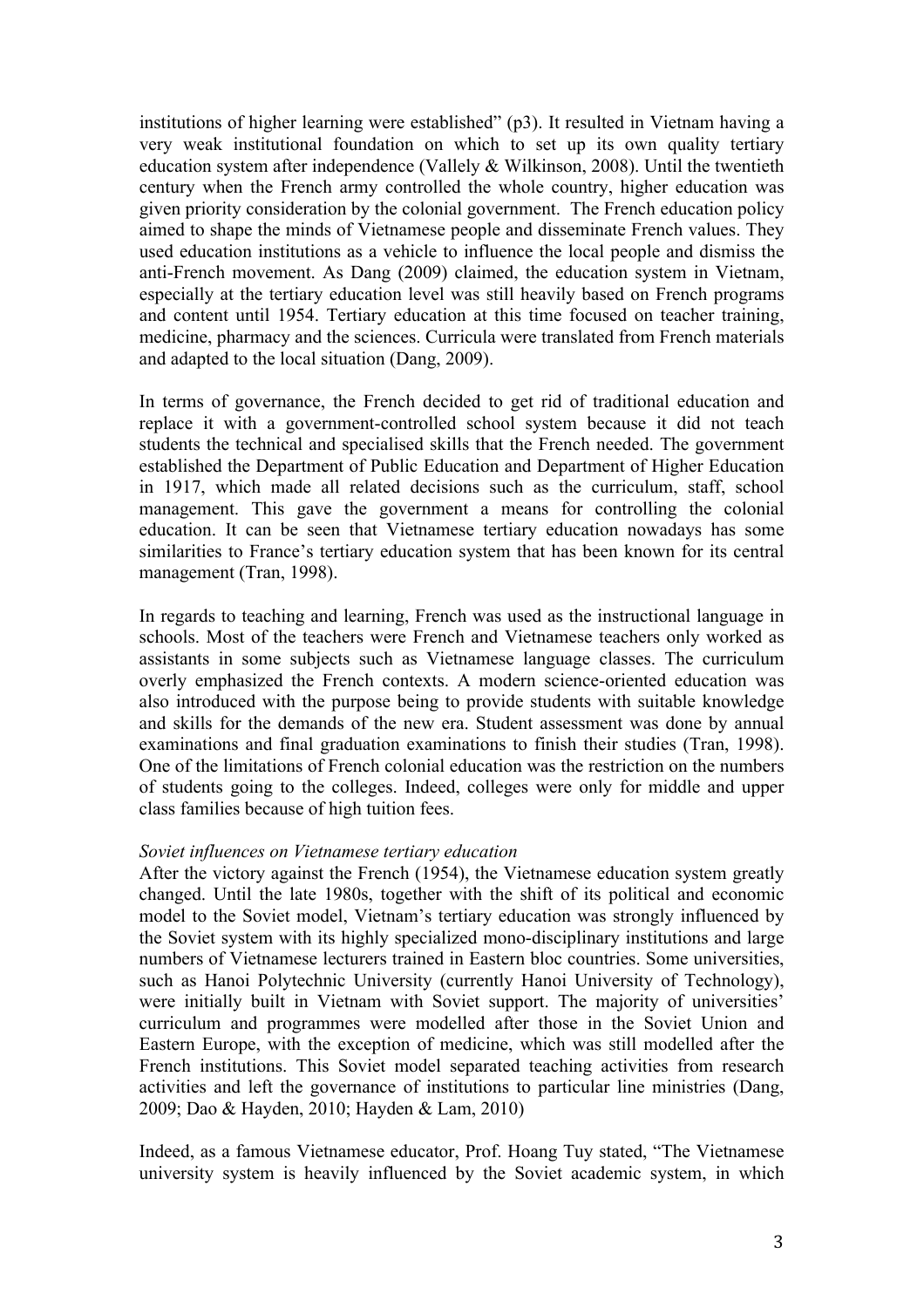universities were primarily teaching institutions, while research was carried out by research institutes. The Vietnamese government is attempting to promote universitybased research although these efforts have met with little success", (Valleyly and Wikinson, 2008, p. 2). However, the success of Vietnamese education at that time was Vietnamese students' achievements in Maths and Science in the Scientific Olympics in five consequent years. This demonstrated that the Vietnamese had worked out their own ways to take good advantage of the Soviet system in Math and Science (Dang, 2009). This strength in the basic sciences has been evident up to the present.

The Soviet<sup>ii</sup> contribution in regards to human resources and institutional resources should not be underestimated. Nevertheless, "the Soviet legacy was ultimately rather ambiguous, with the Vietnamese educational and training system suffering from most of the rigidities of a command economy" (Welch, 2010, p. 201). The existence of many old Soviet-style institutions under the control of specialised ministries is an example of this ambiguity. This pattern of Soviet influence persists in the Vietnamese educational system nowadays with 13 ministries having responsibilities for their own higher education institutions (Hayden and Lam 2007 cited in Welch, 2010).

One of the characteristics of the Soviet model that differs from the French model was its top-down approach to higher education. Each year, the State Planning Committee sent the Ministry of Higher Education a quota specifying the number of students for each training specialism. The Ministry allocated a quota to each university or college. For the institutions, they just implemented all plans passed down from the top. This type of management is still practised in the current Vietnamese education system.

The teaching programs in the Soviet model had an extensive effect on Vietnamese higher education. Despite the recognition of demands on their own teaching program, it was quite hard for teachers to design training programs because they had no experience of doing this. Vietnamese planners and teachers therefore, established the structure of specialisation, training programs, curricula, and teaching methods based on the Soviet model using the guidance of Soviet specialists and through the use of translated Soviet textbooks (Tran, 1998). Within this model of education, political education and foundation science was heavily emphasised and accepted by the Vietnamese leaders. The enrolment of students was an issue in this model of education. Apart from the quota allocated by the Ministry of Higher Education and the priority for specific training specialisms, a student's good political background was a key selection criterion for a place at higher education institutions. This contributed to the poor quality of Vietnamese education at that time. A report on the tertiary education system in 1974 showed that while most students had good political backgrounds, their academic level was rather low. Although Vietnamese universities adopted a Soviet-style organisational structure, Tran (1998) claims that decisionmaking on all issues was assumed by the Vietnamese.

In summary, since its establishment, the Vietnam's tertiary education has had various external influences but has developed a capacity to adapt these ways and ideas for the Vietnamese context and values.

#### **Background – vocational education and training in Vietnam**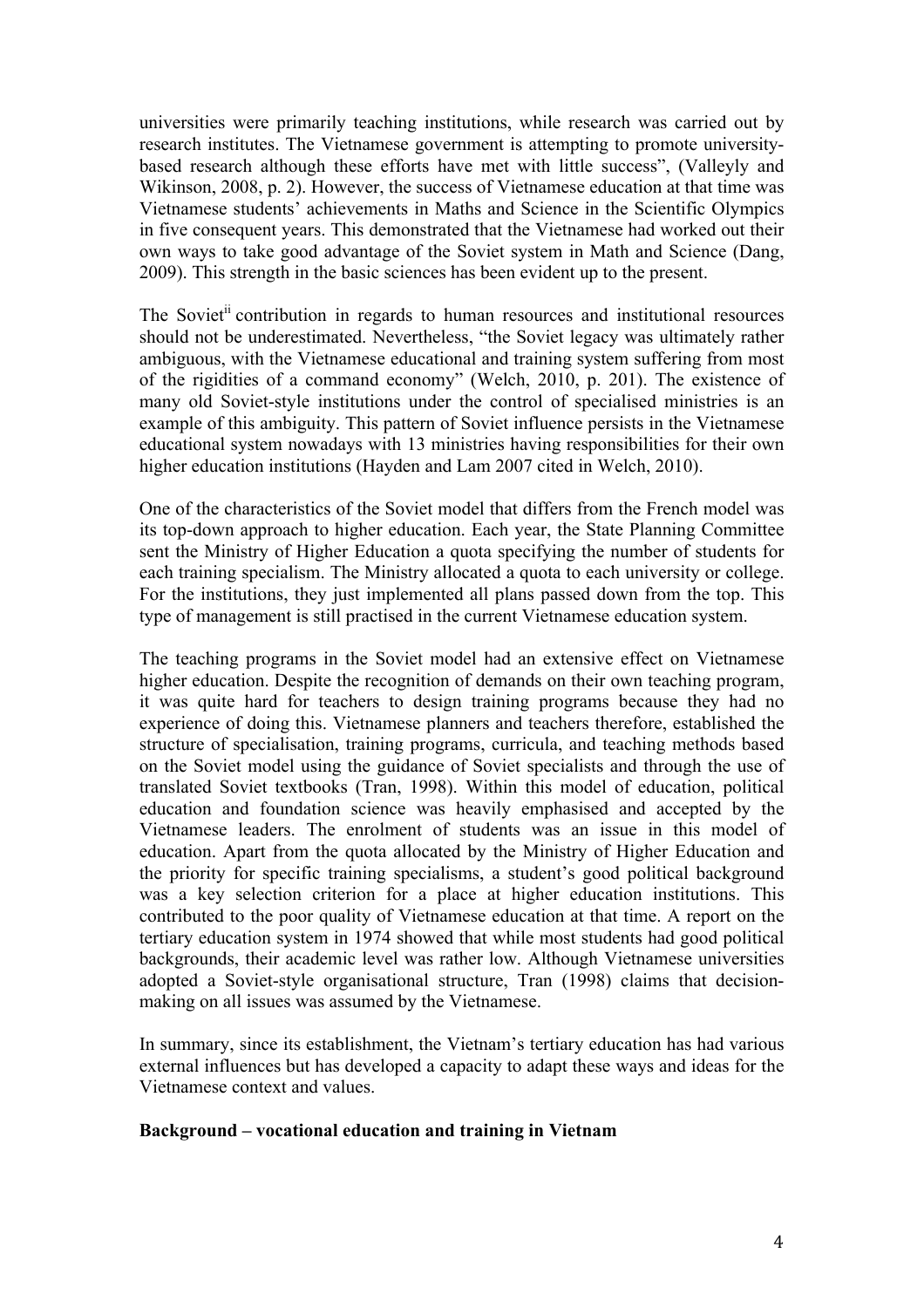When Vietnam moved towards a market-orientated economy in 1992, the TVET system was exposed as deficient in supplying sufficient numbers of workers with the required skills to meet industry's needs. It meant that skills and knowledge learned in TVET programs were irrelevant and industry had to take time to retrain graduates. This may have been the reason why the number of enrolments in TVET dramatically decreased, from 171,100 (1985) to 62,614 (1995) (World Bank 2007). In contrast, enrolments into universities increased quickly. The decrease of VET enrolments caused an imbalance in the labour force (MOET, 2006).

The Vietnamese Government's Development Strategy proposed that Vietnam will become a substantially industrialised and modernised country by the year 2020. To put it into practice, human resources development was one of the three strategic breakthrough solutions, in which vocational training quality was regarded as a critical element in socio-economic development. Vietnam is in the process of adopting the principles of "radical and comprehensive educational renovation", including vocational training, which poses a new opportunity for vocational training development (General Department of Vocational Training - MOLISA, 2012; TVET Vietnam, 2008; Vietnamese Government, 2012).

Vietnam's system of technical and vocational education is a diversified and segregated structure comprising parallel formal, non-formal and informal delivery with a variety of providers (TVET Vietnam, 2008). The "formal" TVET system includes various programs from secondary education level to university level. The Ministry of Education and Training (MOET), Ministry of Labour, Invalids and Social Affairs (MOLISA) and the General Department of Vocational Training (GDVT) have the main responsibilities for policy, legal documentation, quality assurance, planning and monitoring those programs.

VET institutions in Vietnam are owned and financed by a variety of different organisations, including provincial and district governments, different central ministries, trade unions, companies and private institutions (TVET Vietnam, 2008). Private institutions make up about 30 per cent of the institutions governed under MOLISA and 20 per cent of those under MOET. The complexity of VET governance with the resulting overlapping of responsibilities causes duplication of training offers and confusion among beneficiaries. A college can run both courses funded and overseen by MOLISA and MOET.

The network of vocational training in Vietnam spreads throughout the whole country and every province has its own vocational college and/or school systems. According to the Report on vocational training 2011 (Mac et al., 2012), Vietnam has 1293 vocational training providers including 443 vocational colleges and vocational schools, and 849 vocational centres. If all the other educational institutions which deliver vocational training programs such as universities, colleges and centres are counted, the number of vocational providers reaches upwards towards 1975 vocational providers. Among these vocational providers, public colleges, schools and centres account for 67.2% (Mac, et al., 2012). However, these statistics do not include informal vocational training at family workshops and traditional craft villages which have existed for a long time in Vietnam.

*Foreign funded models*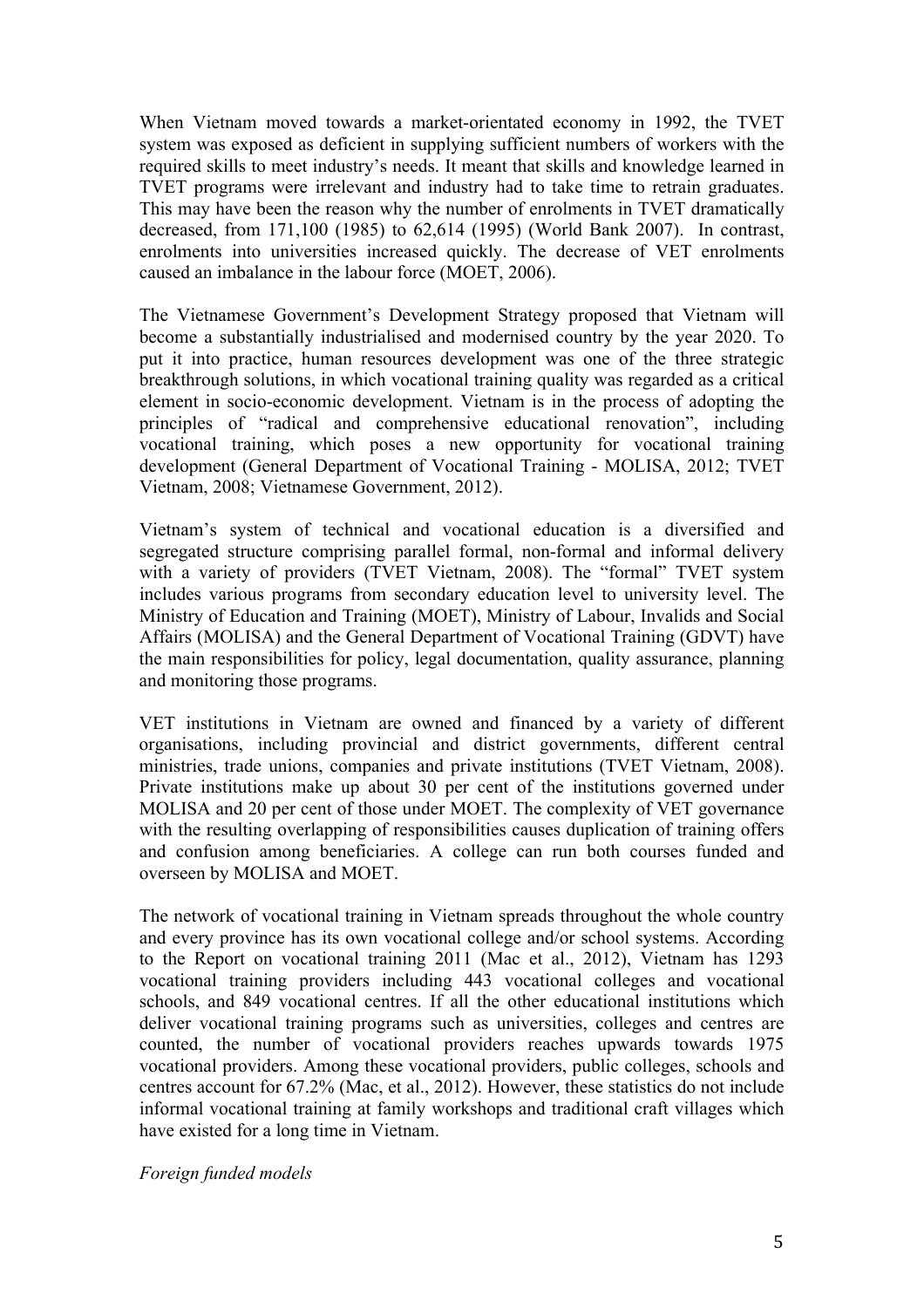Apart from the current model of VET in Vietnam that is financed by the Vietnamese governments and private providers, other models funded by foreign providers or Foreign Development Aids Projects are in existence. Specifically, two Asian Development Bank (ADB) projects for enhancing vocational skills have supported the setup of 15 targeted vocational colleges to train advanced skilled workers for Vietnam with technical and facility supports, and ongoing training programs (Mac, et al., 2012). With support of the German Government, German VET models under the Gesellschaft fuer Internationale Zusammenarbeit (GIZ) projects to help Vietnam develop vocational education have been established in 5 selective vocational colleges in the Northern area of Vietnam. Market-oriented training programs using a module delivery method has been introduced and implemented in those colleges through the establishment of an enterprise relationship. The infrastructure and facilities have been equipped in a similar way to a vocational college in Germany, including entertainment and sport areas. Other foreign vocational training models from Korea, Singapore and Australia are also evident. These countries have responded to tenders to deliver specific training programs, and use their own VET models. Establishing policies to attract and encourage foreign vocational training providers to bring their advanced training programs to Vietnam is perceived by the government as a good step to achieve the specific objectives for vocational education and training.

### **Influences on VET in Vietnam**

As VET in Vietnam is part of higher education, it is not possible for VET to avoid the forces that have influenced higher education more generally. However, little research had been done to explore the historical influences on VET. This research paper will now discuss the historical influences on the curriculum and pedagogy of vocational colleges (representing formal VET and family workshops for informal VET) based on preliminary data from a doctoral research study about theorising vocational learning in Vietnam. The methodology for that study includes document analysis, qualitative interviews and observations of teachers, students and leaders at three sites – a Vietnamese government funded college, a foreign funded vocational college and a family workshop. Documents analysis, analysis of curricula, reports, photos, websites of the research sites, students' notebooks, lesson plans in addition to an initial analysis of 960 minutes of interviews and 2160 minutes of observation and 40 pages of observational notes are used for this research paper to investigate the historical influences on VET in Vietnam, its teaching and learning, curriculum and management. The interviews were undertaken in Vietnamese and translated into English after getting all participants' signatures in the consent form. Substituted names for the research participants and English translations of their quotes were used. The data analysis was supported with Dedoose software to look at key things. The findings from the initial analysis data postulated historical influences on VET in Vietnam which will describe in the following section.

### *Curriculum at Formal VET (Colleges)*

As mentioned in the above, VET is mainly under the management of MOET and MOLISA. Curriculum frameworks by those ministries according to the Law on Vocational Training in 2006 and Decision No. 58/2008/QĐ-BLĐTBXH dated 06 September 2008, govern the design and regulate the time allocation, the amount of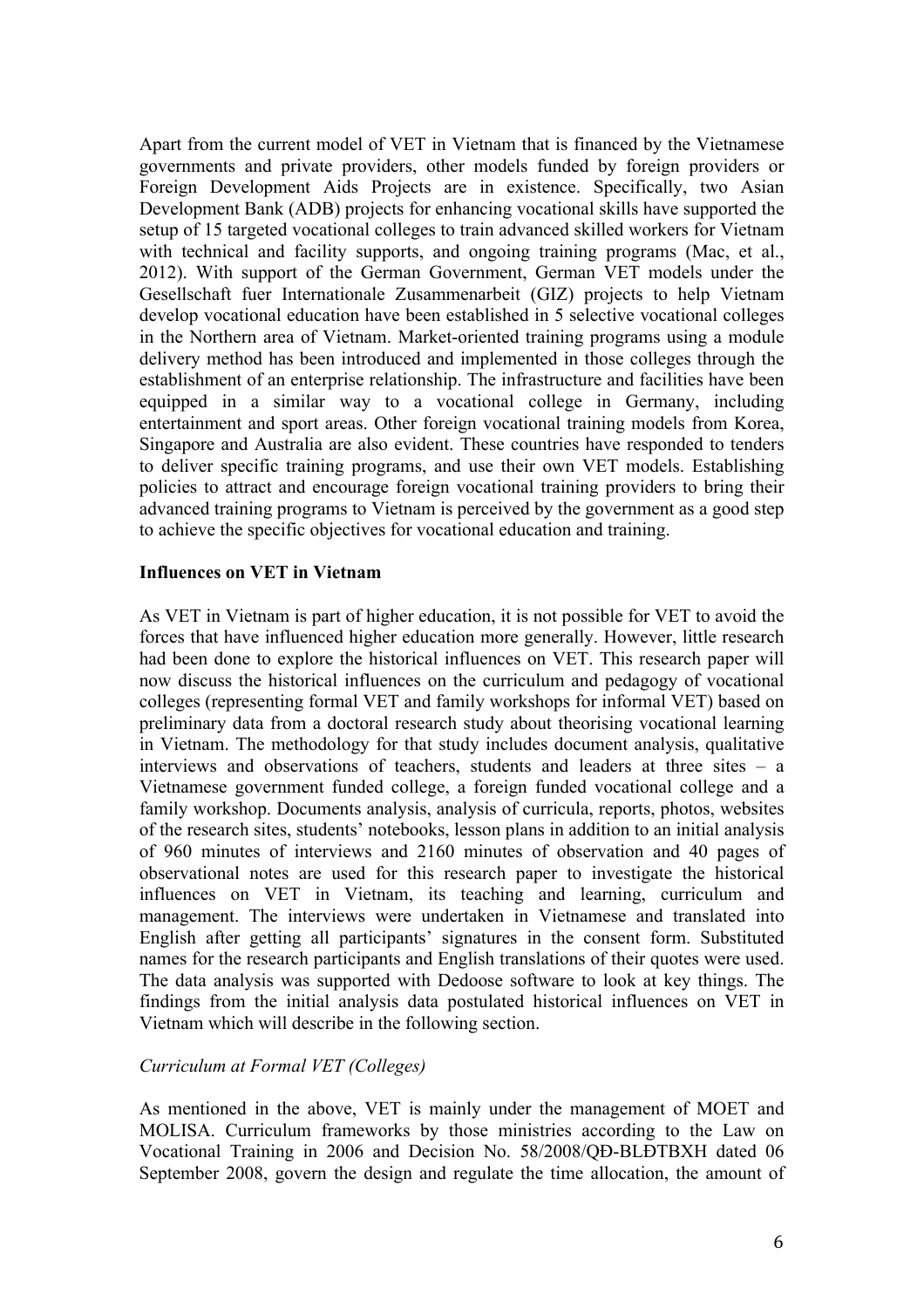knowledge, assessment and main teaching materials. Within the bounds of the frameworks, directors of VET institutions are responsible for developing their own curricula. Despite the variety in the curricula, the common educational aims are to train Vietnamese people for well-rounded development in all aspects including morality, knowledge, health, professional skills, loyalty with the ideal of the independent Nation and Socialism, cultivating revolutionary virtues, fostering the human dignity and the ability of a good citizen to meet the demand for developing and safeguarding the country (National Assembly of The Socialist Republic of Vietnam, 2005).

As can be seen from the educational objectives, the focus on the education and the development of one's personality is one of the characteristics of Confucianism which is still maintained in the current system. As Welch (2010) affirmed, the influence of Confucianism, including its emphasis on harmony, dignity and morality in both family and society is said to still permeate contemporary Vietnamese society. However, from the educational objectives, the ideology of Confucian has been modified to fit with Vietnamese contexts and the Socialist government. In addition, educating people for loyalty to Socialism, strongly influenced by Soviet times, is found in the curriculum. For example, within the content of the Mechanical Engineering MOET training program in the Vietnamese college in this study, (2110 periods/3 years), students must spend 805 learning periods (of 60 minutes each) for general education, including the principles of Marxist - Leninist, Ho Chi Minh ideology, Vietnamese Communist Party, Law, maths and advanced maths, physical education, security of national defence education and so on. When interviewing one college leader about the general education in the training programs and the degree of Soviet influence, he stated that general education is an obligation with an allocated amount of study periods and subjects, in both MOET and MOLISA programs. He gave an example of Advanced Maths 1 and Advanced Maths 2 (MOET programs) that adopted the whole of the Soviet maths curriculum and still applies it today without any changes. Teaching materials for those subjects have also been adopted from Russian books, following translation and modification suitable for the Vietnamese context. So the teaching materials have been 'vietnamised'. As the College leader affirmed that it is Soviet influence from the top level, "We just follow what the related ministries request" (Mr. Duong's interview, 2013). A teacher with more than 25 years of teaching experience, claimed that such general education, like Advanced Maths, is irrelevant to some majors but students must study all of it despite its lack of clear application to their future career.

The focus on the delivery of theory in VET provides further evidence of Soviet influence. For example, in the MOET VET program, there are only 16 credits (246 periods) for practice at workshops and 3 credits (45 periods) for internship during the 3 years of training. Within 2110 study periods over 3 years, it provides little opportunity for students to achieve the required practical skills. MOLISA programs are slightly different with more periods for practice (2583 in the total of 3750 study periods) (MOLISA, 2008). However, it is thought that students have enough practice at school, so there are no internships for students at 'real' workplaces. One of the issues is that there are not enough workshops to provide internships for students of all VET institutions. As observed during the study, students were divided into three shifts (morning, afternoon and evening shifts) in order to have an opportunity to practice. Equipment and facilities were outmoded and of poor quality, often reflecting the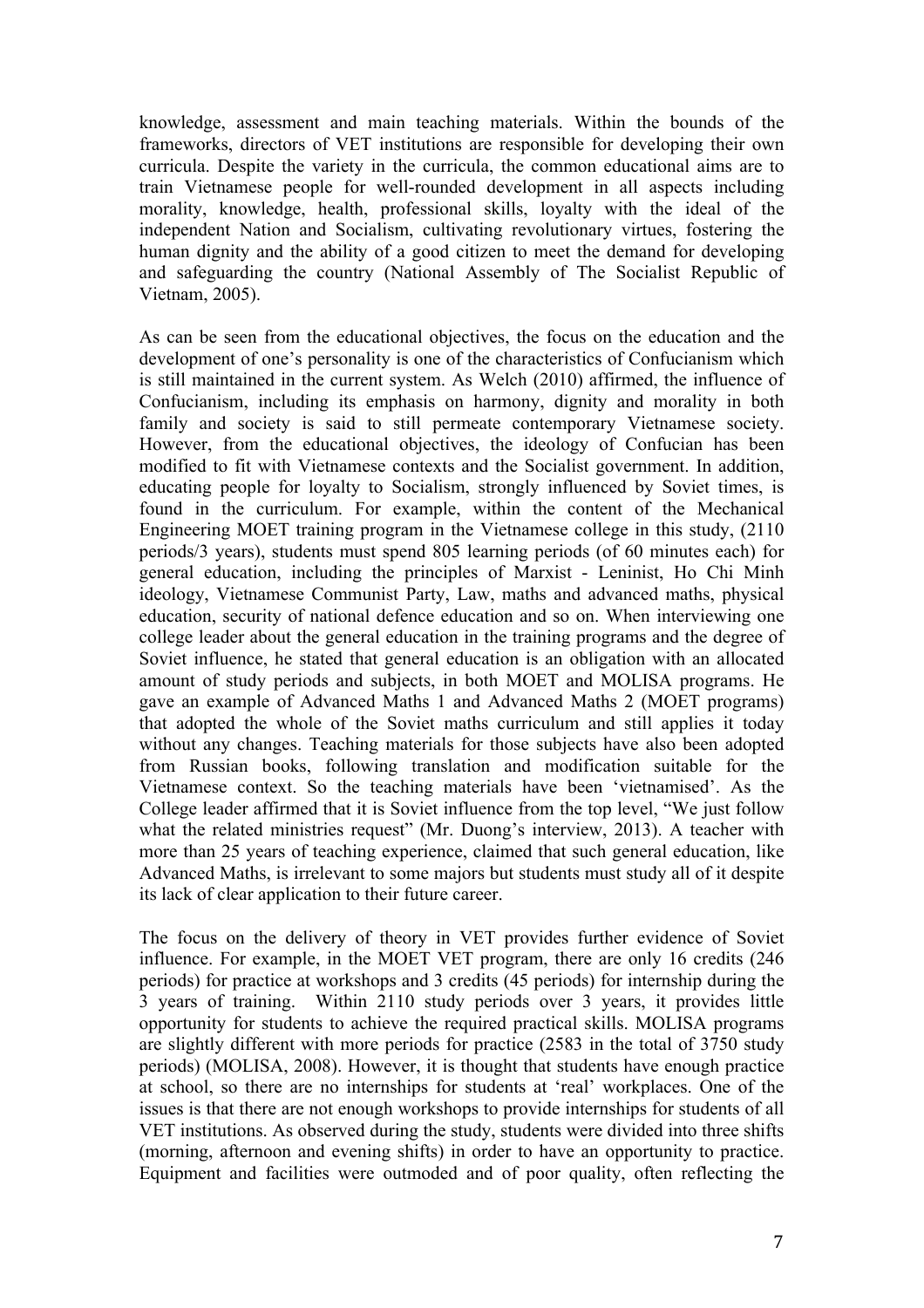priorities of donor countries. Students when interviewed also remarked on this issue. For example, students who were in their second year of a vocational college, stated that they spent too much time learning in theory classes while spending little time in practice classes. When doing practice at the College workshop, they have to take turns, and only work at the machine about once or twice during the 5 practical periods per shift. They added that there are 9 machines but only 4 or 5 functioned properly for one group of 6 to 10 students. Another issue is the theoretical classes were sometimes delivered in the first year or first semester; then they started practice at the workshop in the second year or second semester. This allocation meant that teachers at workshops must spend 15 minutes, called theory explanation at the workshop sessions to revise the 'theoretical' material and provide instructions for students to practice at the machines.

#### *Pedagogy in VET Vietnam*

According to the 2020 VET Development Strategy, reforms on training procedures and teaching and learning methods have been targeted to improve the training quality. The findings of this study to date shows that traditional teaching and learning are still being applied at vocational colleges in Vietnam despite the efforts to make good use of teaching and learning technologies. Indeed, during 48 observation periods of theory classes and workshops at the vocational colleges, a teacher centred orientation was the most common. In theory classes, teachers transmit all required knowledge for the students, who are required to sit quietly in rows, listening and copying all notes from the blackboards. Some teachers use computers as teaching aids to show slides rather than write on the blackboard. However, from the interview data of students and teachers, it was revealed that computer usage is not frequently taken up in classrooms because of the lack of available computers and the additional work for teachers, such as taking computers and projectors with them. A number of students at interviews at a vocational college also commented that computers are not often used in theory classes with the exception of sample periods for observations. Teachers interviewed at a vocational college, mentioned this issue - that it is hard for them to use computers frequently for their teaching because the preparation time required is in addition to their already huge workloads and the difficulty in carrying projectors and computers while climbing too many stairs throughout the college. Therefore, a teacher concluded that although some teachers are using computers as a teaching aid, the college is still using many traditional methods and does not have much renewal or innovation in teaching methods (Mr Quang's interview 2013). Another teacher commented that in the classroom, teachers often explain the lesson and write on the blackboard.

At the foreign funded vocational college, facilities and teaching equipment are better and students have more opportunities to use advanced technology. Teachers tried to apply technology in their teaching. But when interviewed, the leader and teachers stated that traditional teaching is preferred at present (Mr Anh's interview and Mr Binh's interview). In fact, during observations in this college, students were in rows of tables with pens and notebooks copying what the teachers explained. "We just copy to our notebooks" (Chuong-student's interview 2013). The teacher held the lesson plan and followed it step by step.

In such a pedagogical process, there is little interaction between teachers and students, and usually only in one direction - from teacher to students. One of the students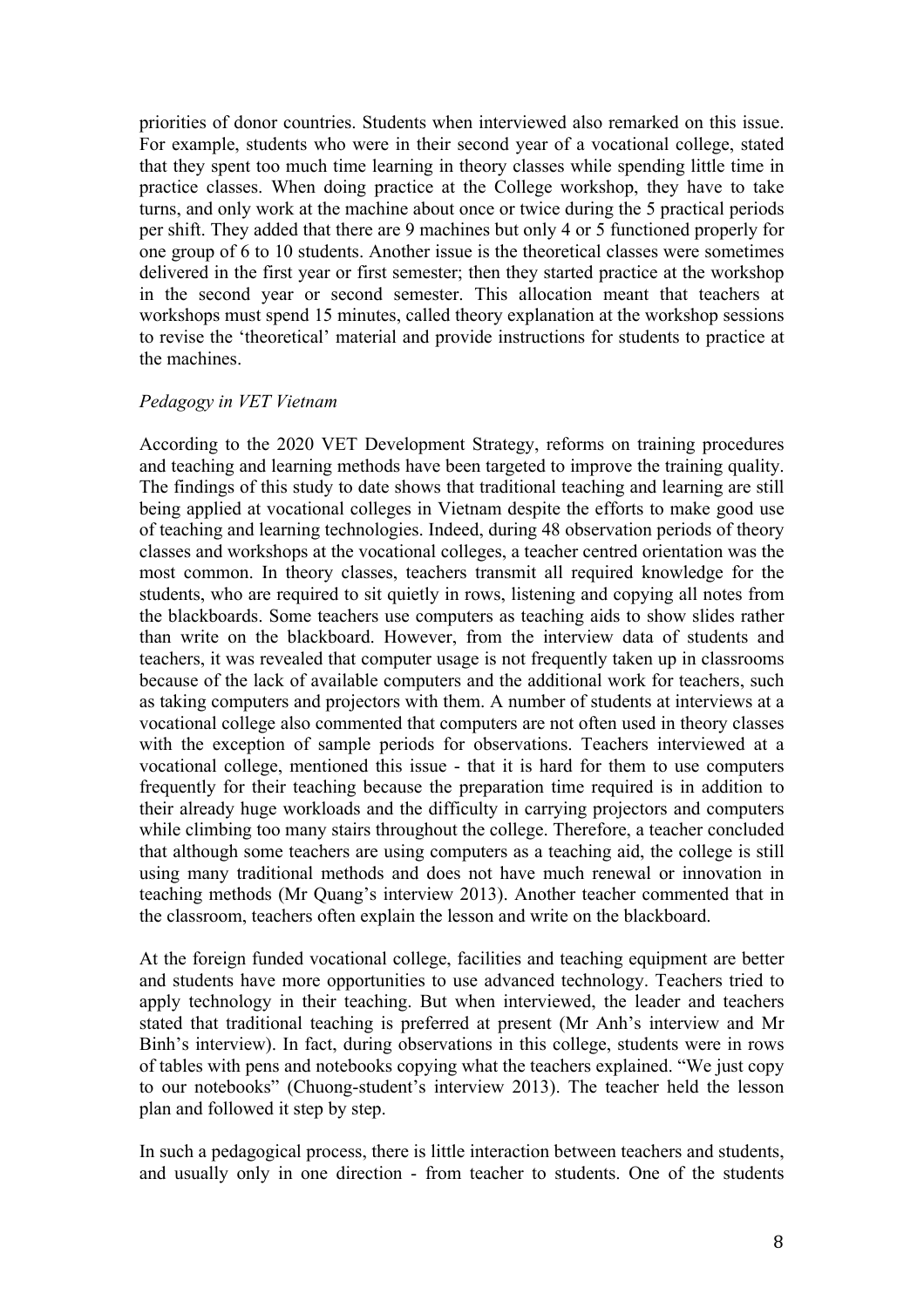commented that he seldom asked teachers any questions even when he didn't understand what is being spoken about. Other students agreed. They often asked their friends first. If they could not find the satisfactory answer, they then asked their teachers.

At the family workshops, pedagogical practices were found to be quite similar to the college. The interaction between the Master and the vocational learners is mainly in one direction. The Master guided and showed them how to do this and the vocational learners followed the guidance. In cases in which they had something to ask, they usually sought the answers from the older and more skilled workers in the workshop. They seldom questioned the Master. When asked the reason why they didn't raise questions with the Master, a student said, "naturally didn't want to ask, not afraid of anything" and then said "the master is so strict, I seldom asked the master, mainly asked the skilled workers". A skilled worker with over 10 years of experience at a family workshop talked about the ways he guided and encouraged vocational learners to question and "showed them directly on the machine how this product was done" and showed them the best and quickest way to get skills and knowledge easily (Quan's interview).

The descriptions of pedagogical practices gained from the initial data analysis, as described above, illustrate the influences from Confucian ideology - the teachers are held in high esteem; teachers are models for learners to imitate and learn from them. Teacher-centred teaching methods are quite popular (Ngo, 2011; Nguyen, 2012). Teachers are highly respected and proverbs such as "Without a teacher, you cannot do anything successfully" are common. "Teachers and vocational learners couldn't sit and talk together because teachers were very strict" shared by the Master at a family workshop when recalling how he had learned his skills and knowledge. Learners were requested to absorb whatever knowledge and skills their teachers imparted. They would never raise any question since they had a responsibility to unconditionally respect their teacher. "Questioning their teachers in any way could be considered as disrespect, disloyalty of the student and caused the teacher to lose face" (Tran, 1998, p. 37). The ideology of Confucianism adapted in Vietnam was modified to be suitable for the conditions and requirements of VET in Vietnam.

The qualification preference in Vietnamese minds also has effects in VET. As mentioned previously in the section on Confucian influence on Higher Education in Vietnam, Confucian values and ideologies have strongly merged in Vietnamese society and families. Parents prefer sending their children to higher education with higher degree qualifications. This reflects Confucian ideology that considers higher education as a privilege and an honour for learners and their families (Welch 2010). As the leader of a vocational college stated, vocational colleges in the minds of many Vietnamese people are seen as the last gate to achieve a degree. A higher education degree can be a status symbol to proudly show off their children with friends and neighbours. This is in spite of the fact that they know that 70% of university graduates are currently unemployed or working at a totally different trained field (Mr. Anh's interview 2013).

### **Conclusion**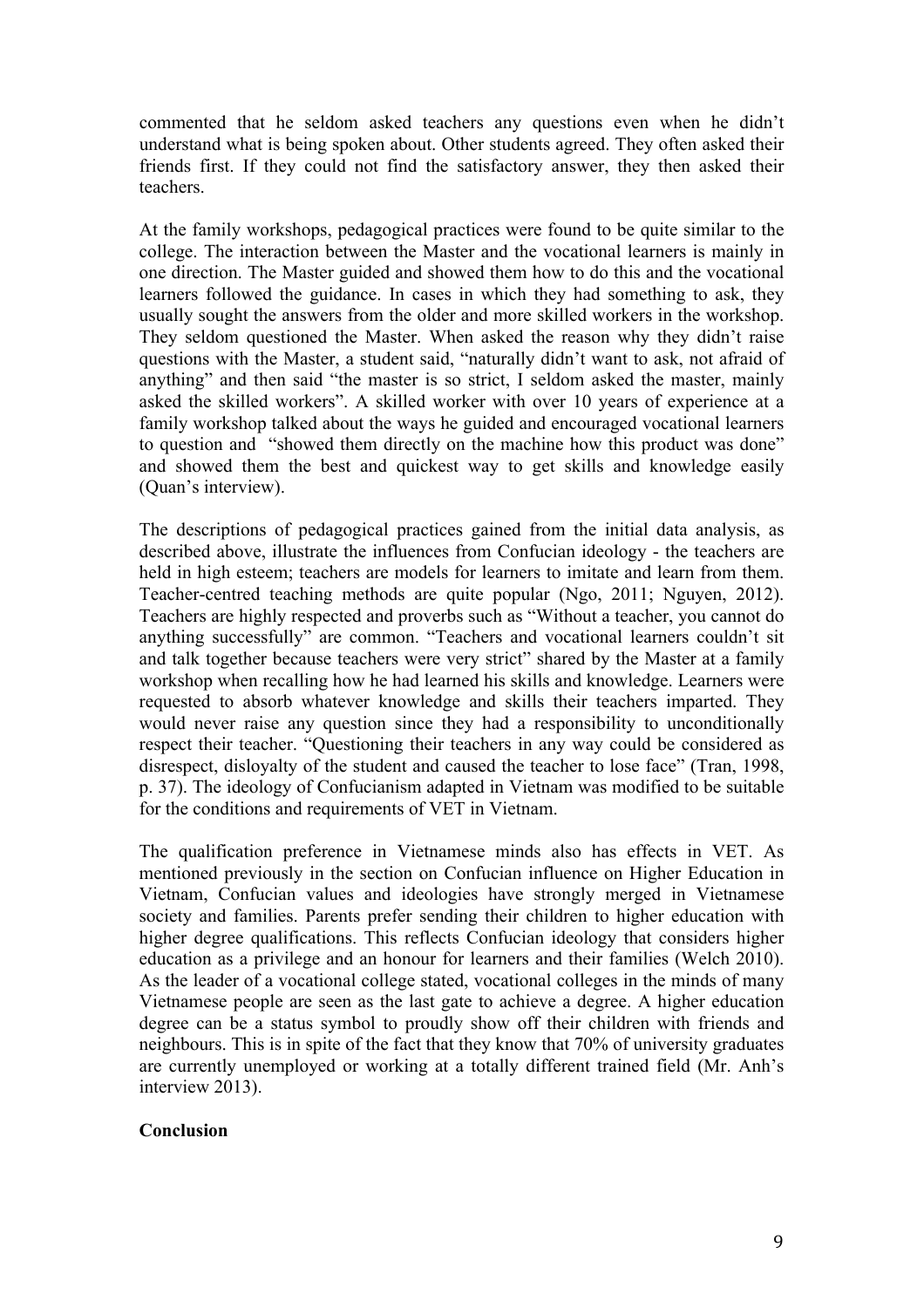The research to date illustrates how VET in Vietnam has been strongly shaped by the various colonisations together with the 'Vietnamese factor'. While the analysis of the research data is still incomplete, there is a strong indication that this influence has been in relation to the pedagogical practices – from the learning and teaching largely adopting Confucian principles of teacher-centred education, to a curriculum and institutional arrangements strongly influenced by Soviet presence, as well as some French influences. But as Tran (1998) has suggested these influences have been 'vietnamised'.

The new challenges of providing a qualified productive labour force to meet society's demands has encouraged the Vietnamese government to look to other influences – such as from countries such as Germany, Singapore, Australia, through ADB and aid funded initiatives in VET. Plans such as the 2020 Development Strategy for Vocational Training look to a different future for VET. The plan points to a renovation in teaching methods, with a student-centred orientation and the establishment of enterprises in VET training. Furthermore, there is an understanding that, in parallel with the renovation in pedagogy, curriculum, facilities, infrastructure, management, there is a need to 'popularise' VET, so that the population also appreciates that VET in Vietnam is playing an increasingly important role in response to national demands for a high quality and skilled labour force. It will be interesting to trace the historical influences in these new initiatives.

## **References**

- Dang, Q. A. (2009). Recent Higher Education Reforms in Vietnam: The Role of the World Bank: Danish School of Education, (DPU) University of Aarhus.
- Dao, V. K., & Hayden, M. (2010). Reforming the Governance of Higher Education in Vietnam. In G. H. e. al (Ed.), *Reforming Higher Education in Vietnam*: Springer.
- General Department of Vocational Training MOLISA. (2012, 04/03/2013). Vocational training development strategy of Vietnam by 2020 and opportunities for Cooperation between Vietnam and UK, from http://tcdn.gov.vn/vi/Pages/default.aspx
- Le, V. G. (2003). *Glimpse of the history of over 1000 years of Vietnam's education.* Hanoi: Chinh tri quoc gia.
- Mac, V. T., Pham, X. T., Nguyen, Q. V., Nguyen, T. H. N., Mai, P. B., Dang, T. H., ... Nguyen, B. D. (2012). Report on vocational training in Vietnam 2011. Hanoi: Research Institute for Vocational Training Sciences
- Ministry of Labour, Invalids and Social Affairs. (2008). *Curriculum Framework for Metal cutting, Vocational College Level. Ha Noi.*
- National Assembly of The Socialist Republic of Vietnam. (2005). *Law on Education*.
- Ngo, M. O. (2011). Integration of Western education into the Southern of Vietnam under the French dominant (1861 - 1945). *Journal of Social Sciences* -*Hochiminh\*University\*of\*Education*.!
- Nguyen, P. M., Terlouw, C., & Pilot, A. (2005). *Cooperative Learning vs Confucian Hertiage Culture's Collectivism. Paper presented at the ORD Conference 30* May - 1 June, Gent, .
- Nguyen, T. T. H. (2012). Education studies. *2012*.